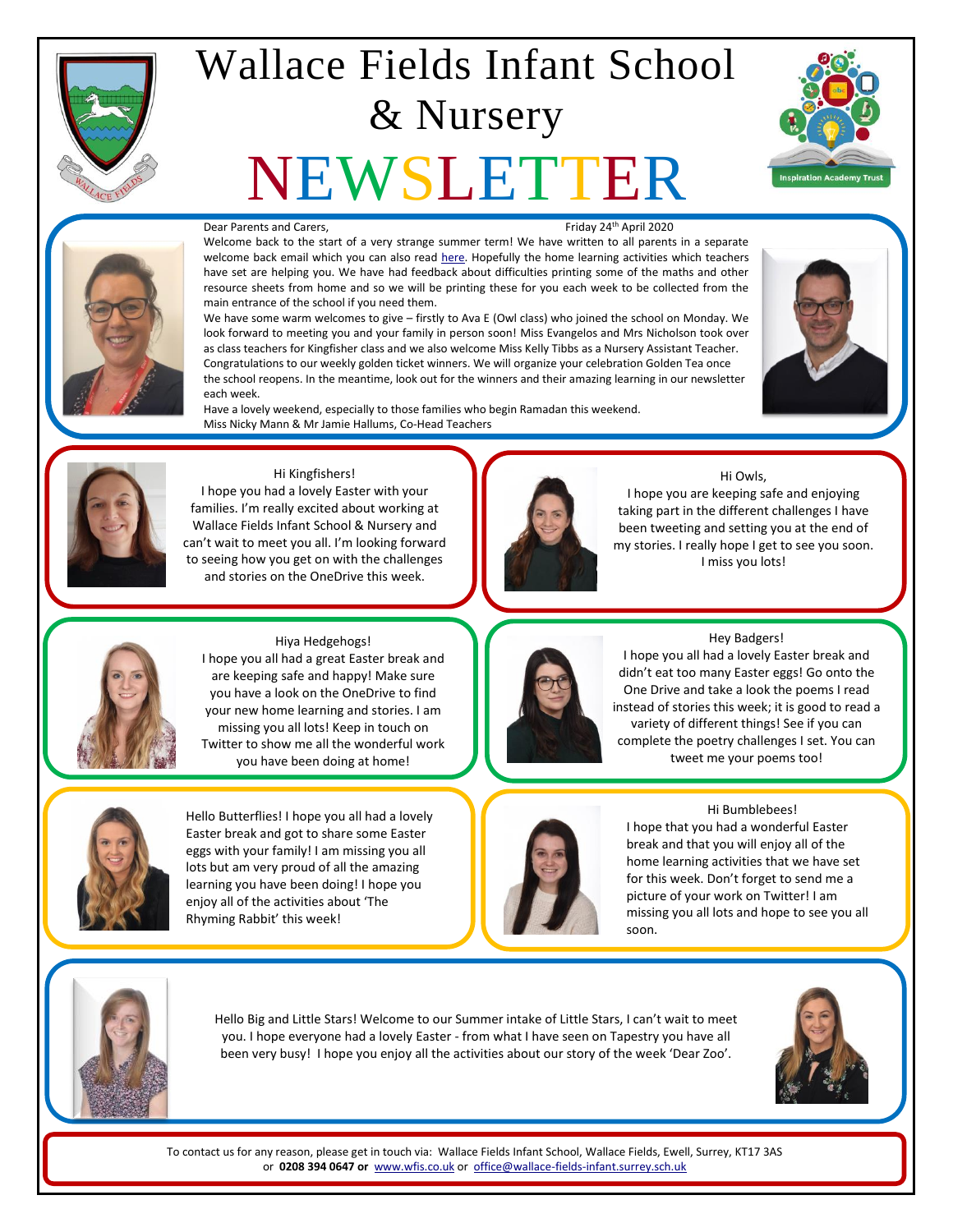# Golden Ticket

Well done to the children who won a golden ticket this week for their efforts and achievements (see below)! Keep up the great work everyone and we look forward to finding out who will be our golden ticket winners next week!

# Owl Class

Well done to Amelia D in Owl class for her fantastic home learning. Here Amelia accepted the challenge to set up a shop, label her goods with different values (£s and pence) and sell these items to her family.



# Kingfisher Class

Well done to Khaleesi for her amazing home learning. She designed a stunning Easter Egg on Purple Mash. Her use of bright colours and patterns are fantastic!



| Artylinde is no such grant, the last as                                  |
|--------------------------------------------------------------------------|
| All field to additionately while                                         |
| and biggind in he legs- the suit, the wast                               |
| be known to be such and wat on a                                         |
| Just sam the to a by which and see                                       |
| may actually like mentions for chappens and                              |
| all have all the monde saw seeds like a                                  |
| the spice of right copies strend sky dany                                |
| And into a search of height for the central                              |
| be challenge health and for fail shows are                               |
| are interplace by Engl. the seconds be publicly                          |
| above - los and or ground the squad up                                   |
| sto and the soul we was allowed that<br>below and by Locket Long-Sep-20. |
| our life sport                                                           |
| hands I will as a very rice hidly and it sent.                           |
| are les le bis side des tracts de di                                     |
|                                                                          |

Well done to Avi for his fabulous Home Learning! Avi chose to write about a family friend who has been on many adventures, just like Amelia Earhart! He used his best hand writing and remembered to correctly punctuate his sentences! Super work, Avi!  $\odot$ 



# Badger Class Mathematic Mathematic Hedgehog Class

Well done to Naomi who has created a brilliant fact file on Purple Mash! Naomi decided to write about the changes in each season and included some fantastic facts. Well done, Naomi, keep up all your hard work!

### Bumblebee Class

Well done to Toby who has created his rainbow picture using lots of different colours for a special family member! Such a thoughtful thing to do!



# Butterfly Class

Well done to Frankie for his amazing home learning! Frankie chose to select resources from home to create his own rocket! He even added some fire to the bottom using lots of different colours. Great job, Frankie!



To contact us for any reason, please get in touch via: Wallace Fields Infant School, Wallace Fields, Ewell, Surrey, KT17 3AS or **0208 394 0647 or** [www.wfis.co.uk](http://www.wfis.co.uk/) or [office@wallace-fields-infant.surrey.sch.uk](mailto:office@wallace-fields-infant.surrey.sch.uk)